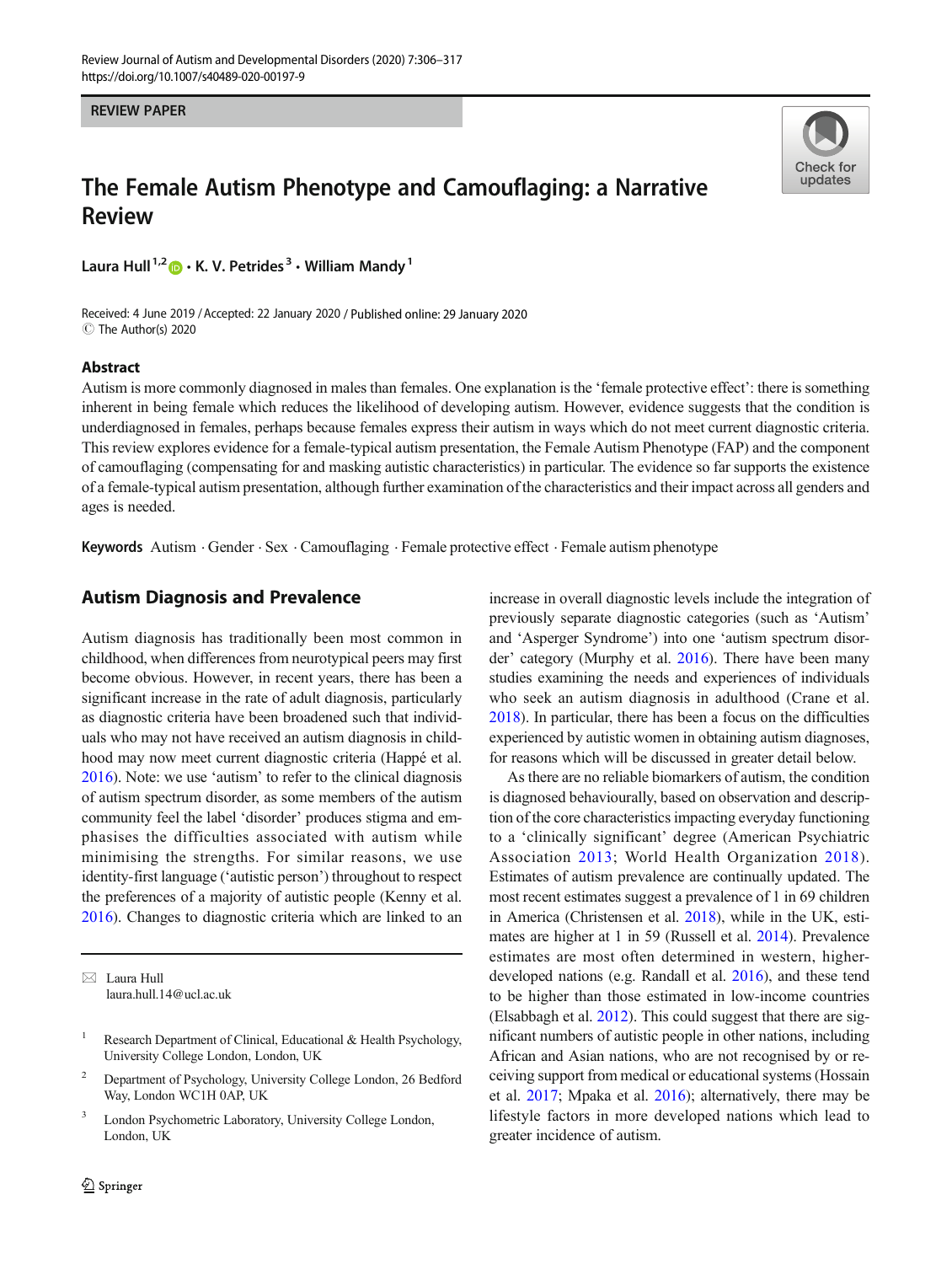#### Gender Differences in Diagnosis

Autism is more commonly diagnosed in males than in females across age groups (Fombonne [2009;](#page-8-0) Russell et al. [2011](#page-10-0)). When screening the entire population using gold standard assessments, current estimates suggest around three males receive an autism diagnosis for every female; however, in clinical samples who have already received an autism diagnosis, that ratio is higher at over four males to each female (Loomes et al. [2017](#page-10-0)). In individuals with intellectual disability, the ratio is closer to 2:1 (Yeargin-Allsopp et al. [2003\)](#page-11-0).

When attempting to account for the discrepancies in diagnosis, researchers have drawn upon two distinct ideas, which are contrasting but not mutually exclusive. One argues that there is something inherent in being female that 'protects' females from the likelihood of developing autism (Robinson et al. [2013\)](#page-10-0). The other proposes that females may be more likely to develop autism than we currently estimate, but that diagnostic biases and variation in the ways autism is expressed in females mean we do not pick up autism in females to the same degree as males (Dworzynski et al. [2012;](#page-8-0) Russell et al. [2011\)](#page-10-0).

# Female Protective Effect

The female protective effect theory (FPE theory) comes from research into proposed genetic and environmental factors affecting autism development. It proposes that females require greater environmental and/or genetic risk than males to express the same degree of autistic characteristics, and, hence, that females are 'protected' from autistic characteristics relative to males with a comparable level of risk factors (Robinson et al. [2013](#page-10-0)). In support of FPE, autistic females possess relatively more spontaneous, non-inherited mutations associated with autism than males (Gilman et al. [2011](#page-8-0); Levy et al. [2011\)](#page-9-0). Males and females in these studies had comparable levels of autistic characteristics, suggesting that a greater genetic hit is required for females to meet the diagnostic threshold. This implies an innate protective factor in females, which results in reduced behavioural expression of autistic characteristics when the genetic risk of autism is equivalent to that of males.

If, as FPE suggests, females are, on average, protected against autism compared to males, then autistic females should have greater genetic load than males in order to express the same level of characteristics. As the majority of variance in autism is inherited for both males and females (Tick et al. [2016](#page-11-0)), their close genetic relatives should also carry more genetic load for autism than the close relatives of autistic males; in other words, relatives of autistic females should be more likely to have autism, or autistic characteristics, than relatives of autistic males. Evidence for this hypothesis is mixed. While some studies suggest

that autistic females' first degree relatives have more autistic characteristics than first-degree relatives of autistic males (Desachy et al. [2015;](#page-8-0) Frazier et al. [2015](#page-8-0)), others have found the opposite effect (Ozonoff et al. [2011](#page-10-0)).

A further limitation to FPE is that no specific protective factor has been conclusively demonstrated as yet. The extreme male brain theory (EMB theory) proposes that androgens and related sex hormones more common in males may underlie many autistic characteristics (Baron-Cohen [2002\)](#page-8-0). Characteristics associated with autism, such as high levels of systemising abilities and difficulties with cognitive empathy and emotional expression tasks, are proposed to represent masculine characteristics, such that autistic individuals are presented as having 'extreme male' behavioural and psychological presentations (Baron-Cohen [2002](#page-8-0)). The EMB theory suggests that individuals with lower levels of androgens (i.e. females) also demonstrate lower levels of these characteristics, and therefore that having low levels of androgens is protective against autistic characteristics (Baron-Cohen et al. [2011,](#page-8-0) [2015](#page-8-0)). A relationship between autistic characteristics and high androgen levels in females has been found (Knickmeyer et al. [2006;](#page-9-0) Schwarz et al. [2011](#page-10-0)); however, other research suggests that foetal and early developmental androgen levels have a very limited relationship with autism diagnosis (Guyatt et al. [2015](#page-9-0)).

Another proposed source of the protective factor is the X chromosome, with a protective gene expressed on the paternal X chromosome for females, which increases the threshold for autism expression relatives to males (Skuse [2000\)](#page-11-0); however, no specific protective gene has been identified here. Environmental factors such as in vitro exposure to medications seem to increase autism likelihood in males more than females (Harrington et al. [2014\)](#page-9-0). These factors may interact with genetic risks to further increase autism likelihood in males, and hence increase relative autism protection in females. Further research is undoubtedly needed to identify the protective and risk factors involved in male and female autism development.

A key limitation of research into relative male and female risks of autism is that most studies assume current estimates of male and female diagnostic rates are accurate. As will be discussed in detail below, this may not necessarily be the case. If autistic females are in fact less likely to be diagnosed than are autistic males, despite demonstrating equivalent levels of autistic characteristics, there may be genetic or behavioural differences between those females who do receive an autism diagnosis and those who do not. Evidence from the FPE comes from studies of autistic females who meet current diagnostic criteria, using current diagnostic tools. Females who do not meet current criteria using these tools, for reasons that will be discussed below, may also have lower genetic risk, or display genetic variations that have not yet been associated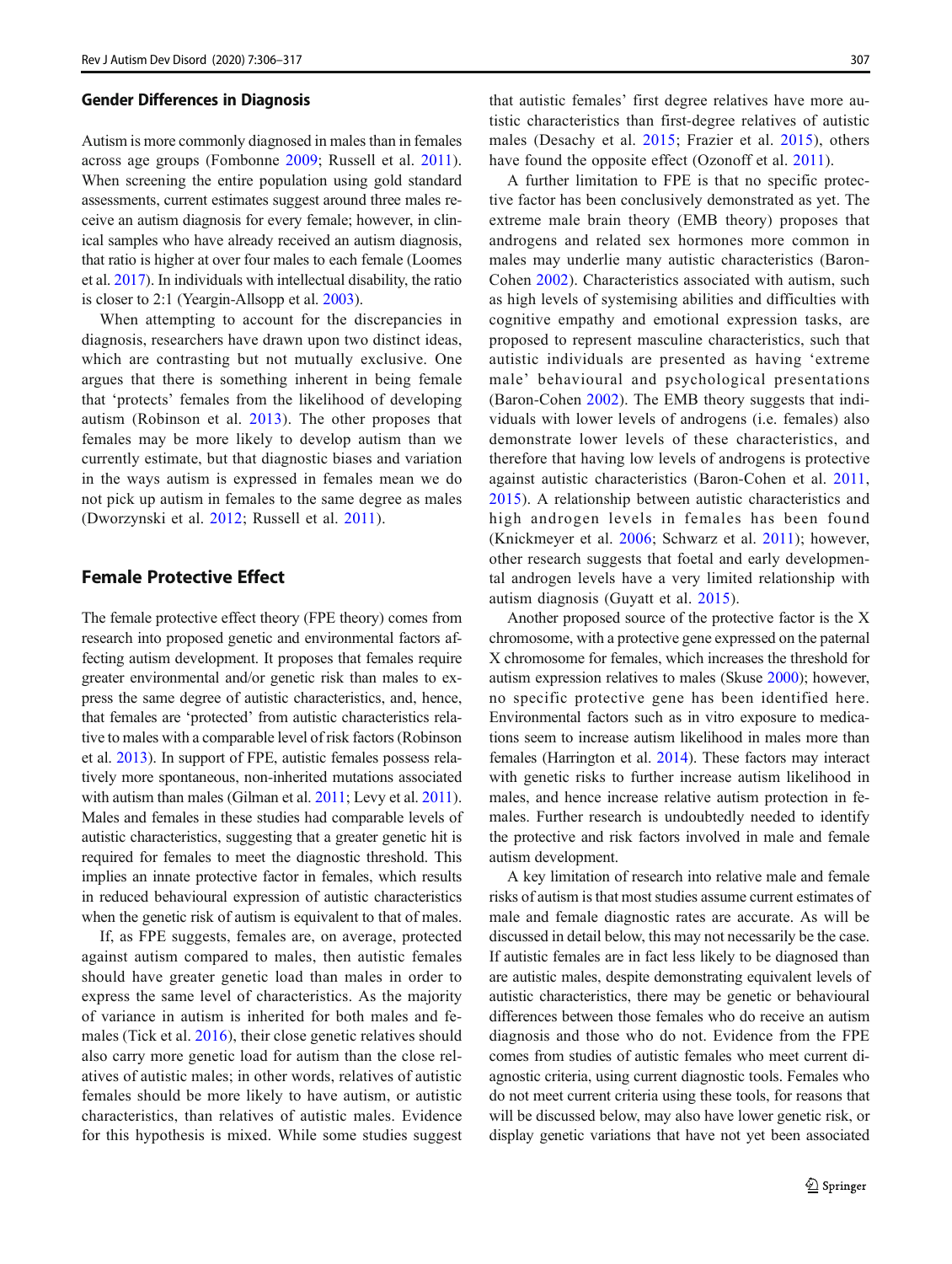with autism. Conclusions as to the generalisability of the FPE to all autistic females must, therefore, be limited until it can be demonstrated that a truly representative sample of autistic females are included in these genetic analyses.

### Female Autism Phenotype

Even if biological factors exist to reduce the likelihood of autism in females, there is also substantial evidence suggesting that diagnostic processes are less likely to identify females, particularly those without intellectual disability (Russell et al. [2011](#page-10-0)). Females require more additional difficulties than males to receive an autism diagnosis, despite having equivalent levels of autistic characteristics (Duvekot et al. [2017](#page-8-0); Dworzynski et al. [2012;](#page-8-0) Shattuck et al. [2009](#page-10-0)). Clinical samples appear to underestimate the number of females, as male/ female ratios are significantly higher in these than in population-based samples in which all individuals are screened for autism (Loomes et al. [2017\)](#page-10-0). In addition, females who do receive an autism diagnosis do so at a later age than males on average (Begeer et al. [2013](#page-8-0); Kirkovski et al. [2013](#page-9-0); Rutherford et al. [2016\)](#page-10-0). A fundamental issue with the current diagnostic procedure is that behavioural markers used as diagnostic criteria are established based on pre-existing conceptions of what autistic behaviours look like. These criteria have been developed based on the predominantly male populations previously identified as autistic (Kirkovski et al. [2013;](#page-9-0) Kopp and Gillberg [2011](#page-9-0); Mattila et al. [2011](#page-10-0)). Females may be less likely to meet these criteria even when clinically significant characteristics are identified, resulting in diagnoses of broader developmental disorders, rather than autism specifically (Wilson et al. [2016\)](#page-11-0).

Individual characteristics may interact with gender to further reduce the likelihood of females receiving an autism diagnosis. Females with low IQ are more likely to receive a diagnosis than females with high IQ (Rivet and Matson [2011](#page-10-0); Van Wijngaarden-Cremers et al. [2014](#page-11-0)). Total rates of autism diagnosis have increased over time, representing a broadening of diagnostic criteria to include individuals with greater variation in presentation (Brugha et al. [2011](#page-8-0); Saemundsen et al. [2013\)](#page-10-0), although increased diagnoses appear to be mostly those of boys without intellectual disability (Blumberg et al. [2013](#page-8-0)). There is also some evidence to suggest that adult women are seeking and receiving autism diagnoses to a greater extent than men (Happé et al. [2016\)](#page-9-0), supporting the argument that these women were even more likely to be missed at a younger age than their male peers.

One explanation for the underdiagnosis of females is that their presentation of autism is qualitatively different to the typical male presentation. This female autism phenotype (FAP), or behavioural expression of autism more common in females, represents similar underlying autistic characteristics

as those described in current diagnostic criteria (i.e. difficulties with social communication and interaction, restricted interests and repetitive behaviours and unusual sensory responses). However, these characteristics may be expressed in ways that differ from traditional autism diagnostic criteria (Hull et al. [2017b](#page-9-0); Kirkovski et al. [2013](#page-9-0); Lai et al. [2011](#page-9-0)). Females may also express other, additional behaviours or characteristics that are not currently included in autism diagnostic criteria. Some of these behaviours and characteristics have been previously assessed with regard to the female autism phenotype (Hull et al. [2017b\)](#page-9-0); those with the greatest evidence are briefly discussed here.

#### Social Relationships

Difficulties with social relationships, particularly friendships, are a hallmark of autism (American Psychiatric Association [2013](#page-8-0)); the FAP theory suggests that the nature of these difficulties may differ depending on an individual's gender. Some research has suggested that autistic females may have fewer social impairments than males; autistic females tend to have higher levels of social motivation (the desire and intent to form friendships with others) than males on average (Head et al. [2014;](#page-9-0) Hiller et al. [2014](#page-9-0)). However, autistic females may find it harder to maintain long-term friendships or relationships than autistic males, despite having similar levels of motivation for social relationships as non-autistic females (Hiller et al. [2014](#page-9-0)). Conflict in social relationships may also be harder for autistic females to cope with than autistic males or non-autistic females (Sedgewick et al. [2019](#page-10-0)). These findings suggest that in addition to assessing the maintenance of social relationships, research into female autistic experience should also compare to non-autistic female characteristics to obtain an accurate evaluation of relative social abilities. When compared to autistic males, females may appear to have fewer social difficulties overall, but may struggle with other aspects of socialising, especially in comparison to non-autistic females.

#### Relational Interests

In a similar vein, some research into gender differences in restricted and repetitive interests has suggested that autistic females have lower levels of these interests than males (Hattier et al. [2011](#page-9-0); Lai et al. [2015](#page-9-0)). However, some have argued that autistic females'special interests may be in different areas to males, and so may be underestimated, if these areas are not probed during assessments or are not considered 'atypical' (Antezana et al. [2019;](#page-8-0) Mandy et al. [2012](#page-10-0)). Further research explicitly comparing the nature of males' and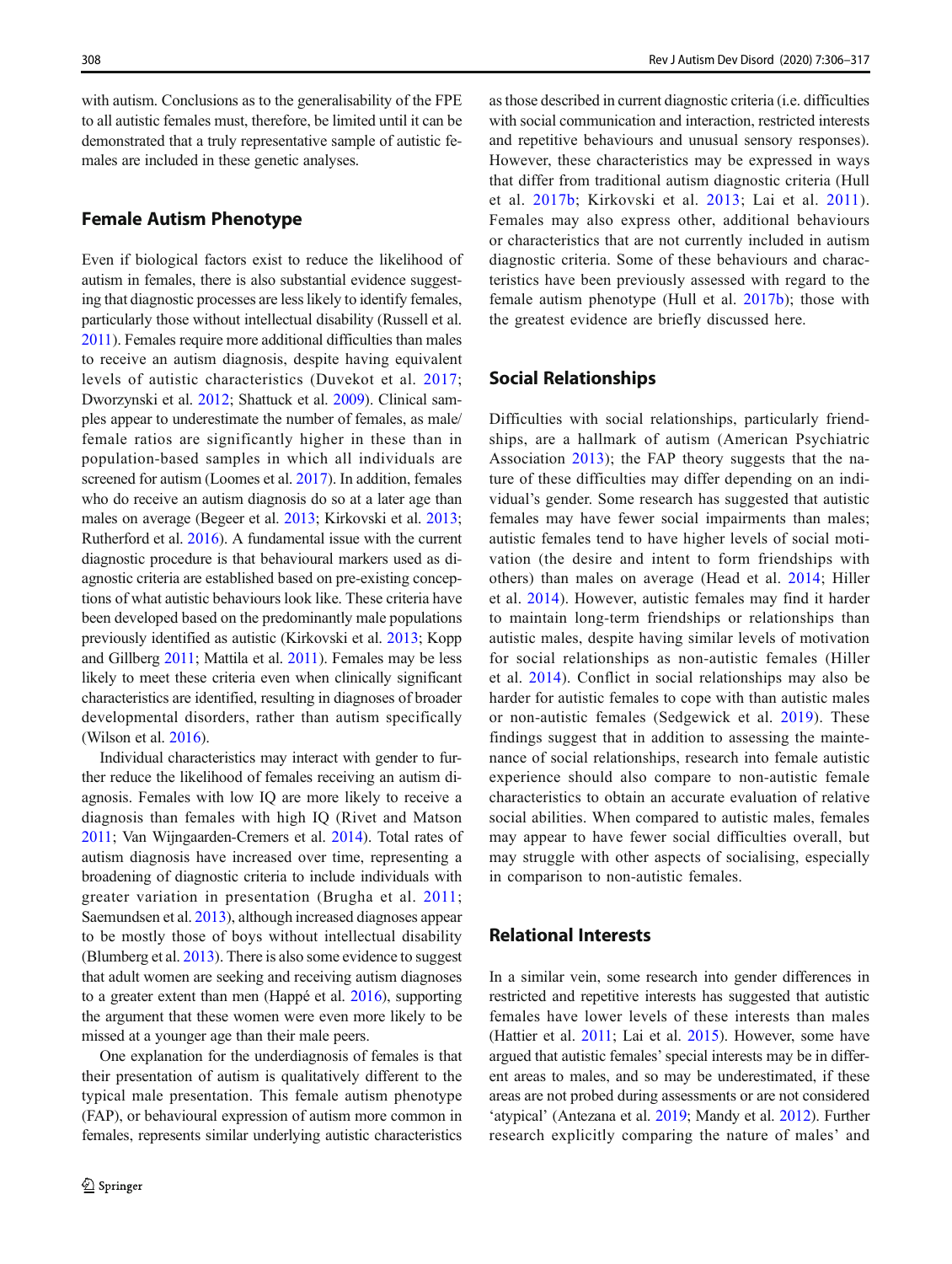females' special interests in autism appears to support this. Studies have found that autistic males' interests tend to be focused on more mechanical topics such as vehicles, computers or physics (Grove et al. [2018](#page-9-0); Nowell et al. [2019\)](#page-10-0). On the other hand, autistic females' interests appear to focus more on topics with relational purposes, such as animals, fictional characters or psychology (Grove et al. [2018;](#page-9-0) Mandy et al. [2012;](#page-10-0) McFayden et al. [2018](#page-10-0); Nowell et al. [2019\)](#page-10-0).

While the intensity of the interest itself may be atypical for both genders, the type of interest may be considered more age and gender appropriate for females than males, and so may not be reported as unusual by parents, teachers or clinicians (Lai et al. [2015;](#page-9-0) Sutherland et al. [2017](#page-11-0)). Alternatively, because the interest is seen as more appropriate, it may create fewer difficulties for the autistic individual and their family, and not be considered clinically significant. Nevertheless, the differential nature of special interests may result in underestimation of autistic characteristics for autistic females, and so reduce the likelihood of a clinical diagnosis.

### Internalising Problems

The previous two characteristics of the female autism phenotype concern differential expression of the core underlying features of autism. The next characteristic, namely internalising problems, concerns features which may form part of the typical clinical presentation, but do not represent the core features of autism. In contrast to externalising problems (where difficulties are turned outwards, resulting in aggression and difficulties relating with others), internalising problems describe the inward expression of emotional difficulties, including anxiety, depression, self-harming and eating disorders (Kovacs and Devlin [1998](#page-9-0); Leadbeater et al. [1999\)](#page-9-0). Most research demonstrates that autistic females are significantly more likely to have co-occurring internalising disorders than males, and these increase in severity at a greater extent than for males, although some studies with younger children find no variation between genders (Chandler et al. [2016](#page-8-0); Gotham et al. [2015;](#page-9-0) Mandy et al. [2012](#page-10-0); Oswald et al. [2016\)](#page-10-0). Autistic males are significantly more likely to have cooccurring externalising disorders such as behavioural problems and inattention (Hiller et al. [2014;](#page-9-0) May et al. [2012\)](#page-10-0).

There are two ways in which this may impact the identification of female autism. Firstly, more severe expression of these co-occurring conditions may serve to mask underlying autistic characteristics, such that females receive a diagnosis of the co-occurring condition only and their autism goes unrecognised. This has been reported anecdotally by many autistic women who received an autism diagnosis later in adulthood, after earlier diagnoses of internalising conditions (Bargiela et al. [2016\)](#page-8-0). Secondly, if males tend to express their co-occurring conditions in more disruptive ways than females,

this may perpetuate the gender bias in autism recognition and referral, particularly in school. The needs of autistic males may come to teachers' attention sooner and be seen as more intrusive, than females, who may be seen as shy or simply anxious (Hiller et al. [2014\)](#page-9-0). Females' internalising difficulties may, therefore, not only leave them more vulnerable to serious mental health conditions, but also reduce the likelihood of their autism being recognised.

# Camouflaging

One aspect of the female phenotype which has, until recently, received relatively limited attention, is the phenomenon of camouflaging. Camouflaging refers to the use of conscious or unconscious strategies, which may be explicitly learned or implicitly developed, to minimise the appearance of autistic characteristics during a social setting (Hull et al. [2017a](#page-9-0); Lai et al. [2011\)](#page-9-0). Examples include mimicking facial expressions of the person you are talking to (whether consciously or not), or forcing oneself to make eye contact and to stop talking about an interest. A similar concept which has been recently proposed is that of compensation (Livingston and Happé [2017\)](#page-9-0). Compensation describes the use of alternative cognitive strategies to overcome specific socio-cognitive or behavioural difficulties in autism. For instance, an autistic individual might compensate for theory of mind difficulties by using executive function strategies to learn to recognise different facial expressions. Compensation can be shallow (involving external changes without affecting the underlying cognitive processes) or deep (involving alternative cognitive routes to achieve the desired outcome; Livingston and Happé [2017\)](#page-9-0), and evidence of varying levels of compensation has been presented in autistic individuals (Livingston et al. [2019\)](#page-9-0). In this paper, we include compensation strategies within broader camouflaging, while acknowledging that not all camouflaging involves alternative cognitive strategies.

Some of the first references to autistic camouflaging or to similar concepts appear in sources attempting to describe or explain the gender disparity in diagnosis, especially amongst individuals without intellectual impairment. As early as 1981, Lorna Wing hypothesised that some autistic girls with no intellectual disability may be missed in clinical assessments and that this may be related to females appearing to have better social and communication abilities compared to males (Wing [1981\)](#page-11-0). This has come to be known as the 'camouflaging hypothesis'. She also described case studies of male and female individuals using strategies to learn rules or social behaviours, for example from television shows or books, which may appear typical at first glance and may make diagnosis harder. Historically, autistic women writing about their own experiences have also described behaviours and outcomes conceptually related to camouflaging; Liane Holliday Wiley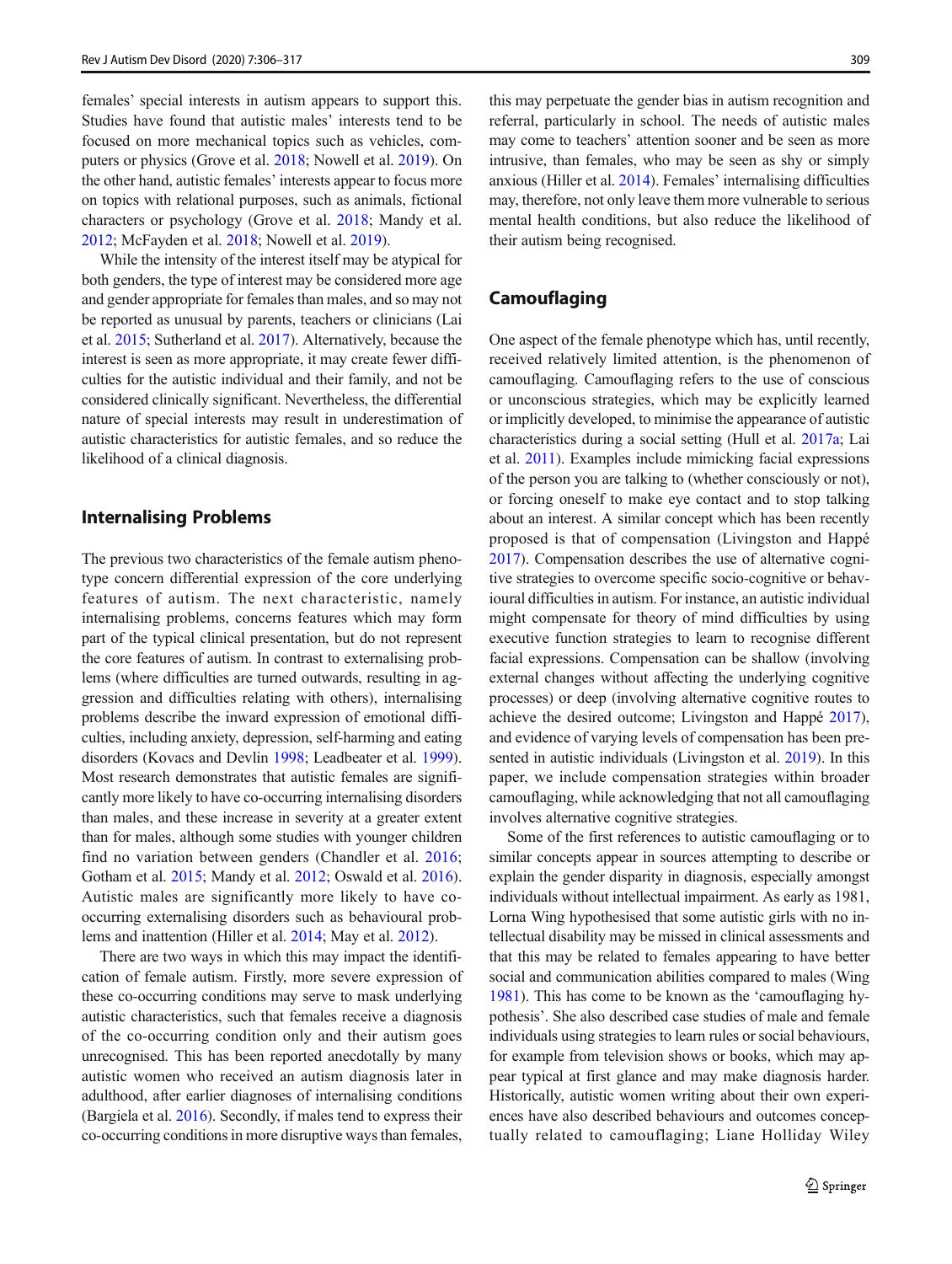described "pretending to be normal" (Holliday Willey [2015\)](#page-9-0) for many years before receiving her diagnosis. However, these accounts were not always considered by clinicians or academics seeking to understand the female autistic experience.

The hypothesis of specific strategies being used by girls to mask autistic social difficulties was also noted in case studies by Kopp and Gillberg ([1992](#page-9-0)). Again, the emphasis was on superficially typical social behaviour, but identification of underlying difficulties upon further examination. The authors suggested that these behaviours represented part of a 'female phenotype' of Aspergers, which might require adapted assessment tools or thresholds. This concept has been extended in later work seeking to identify more subtle presentations of social and communication difficulties in autistic girls (Kopp and Gillberg [2011\)](#page-9-0).

Descriptions of camouflaging at this stage of conceptualisation focused on personal and clinical anecdotes, or hypotheses produced in the discussion section of related studies. Some specific behaviours that may represent camouflaging were proposed, although up to 2015, these ideas had not been tested in large-scale, high-quality studies. Suppressing physical characteristics such as hand flapping, giving scripted responses to questions and imitating others' facial expressions were all proposed as possible methods of camouflaging based on case studies and clinician or researcher experience (Kreiser and White [2014](#page-9-0); Lai and Baron-Cohen [2015](#page-9-0); Mandy and Tchanturia [2015\)](#page-10-0). Strategies, such as staying close to other girls to avoid standing out (Gould and Ashton-Smith [2011\)](#page-9-0), or adapting to school environments so difficulties were not identified by teachers (Hiller et al. [2014](#page-9-0); Mandy et al. [2012\)](#page-10-0) have also been proposed.

Although camouflaging had not yet been directly measured at that time, some suggestions were formed as to the mechanisms involved. It was proposed that autistic girls and women might identify and learn appropriate behaviours from others, especially peers, and that social expectations and reinforcements might have a greater influence on females than males in many cultures, increasing the importance of displaying the 'right' behaviours (Kreiser and White [2014;](#page-9-0) Lai et al. [2015,](#page-9-0) [2011\)](#page-9-0). In addition, some suggested that genetic 'protective' effects might give females greater abilities to compensate for their autistic difficulties, potentially to the extent of not requiring an autism diagnosis (Dworzynski et al. [2012](#page-8-0); Kirkovski et al. [2013](#page-9-0)).

The concept of varying adaptation to different environments—or variation in the person-environment fit has been suggested as a fundamental drive of camouflaging behaviours (Lai and Baron-Cohen [2015](#page-9-0); Lai et al. [2015](#page-9-0)). Individuals who do not feel as though they fit into a social situation, particularly females who feel greater pressure to fit in socially, may attempt to adapt their behaviour in that situation in order to better fit in. In less-pressured situations, the same individual may not feel any need to adapt or compensate

for their behaviours. This may lead to variation in presentation across different environments, for example at home, school or in clinical assessment, leading to a discrepancy in the perceived extent of autistic social communication difficulties. This may also account for variation in perceived autistic characteristics over time; the complexity of social situations may change across development, such that an autistic individual is able to adapt to or compensate for difficulties in more simple social interactions, but their difficulties may become more apparent as the social environment becomes more complex (Lai et al. [2011;](#page-9-0) Mandy et al. [2018](#page-10-0)).

#### Research into Camouflaging

Summarising the state of research into autism sex/gender differences in 2015, Lai et al. [\(2015\)](#page-9-0) suggested that future research required the thorough operationalisation of camouflaging as well as the development of camouflaging assessment tools. Since then, several researchers have used qualitative methods to explore the concept of camouflaging, and multiple approaches to measuring camouflaging have been developed. These will now be briefly discussed.

A number of studies have used qualitative methods to investigate social camouflaging behaviours in autistic girls and women. Interviews with mothers of autistic girls (Cridland et al. [2014\)](#page-8-0) described how some girls mimic their peers'social behaviours and interests, and it was suggested that this may reduce the appearance of autistic characteristics. Tierney et al. [\(2016\)](#page-11-0) interviewed 10 adolescent autistic girls about their experiences of using 'coping strategies' and revealed some common themes including the uncertain, exhausting nature of the social environment; the desire to make friends which motivated camouflaging attempts; and using explicit techniques to mask autism-related difficulties. Similar themes have also been noted in qualitative interviews with late-diagnosed autistic women (Bargiela et al. [2016\)](#page-8-0), and with autistic young women and their parents (Milner et al. [2019](#page-10-0); Sedgewick et al. [2019](#page-10-0); Sutherland et al. [2017\)](#page-11-0). In particular, the idea of pretending to be normal, which could be achieved through both learned and automatic strategies, and the extensive costs of such strategies, were identified.

A conceptual model of camouflaging was developed through open-response questions with a large sample of autistic adults (Hull et al. [2017a](#page-9-0)). Synthesising the responses of 92 autistic adults of all genders, clear themes regarding the motivation for and consequences of camouflaging were identified, along with themes summarising types of camouflaging behaviours. Motivations for camouflaging in this study comprised the desire to fit in with others, to avoid bullying or other negative treatment; and wanting to form connections with others which the autistic person felt was not possible when they presented as their authentic self. Camouflaging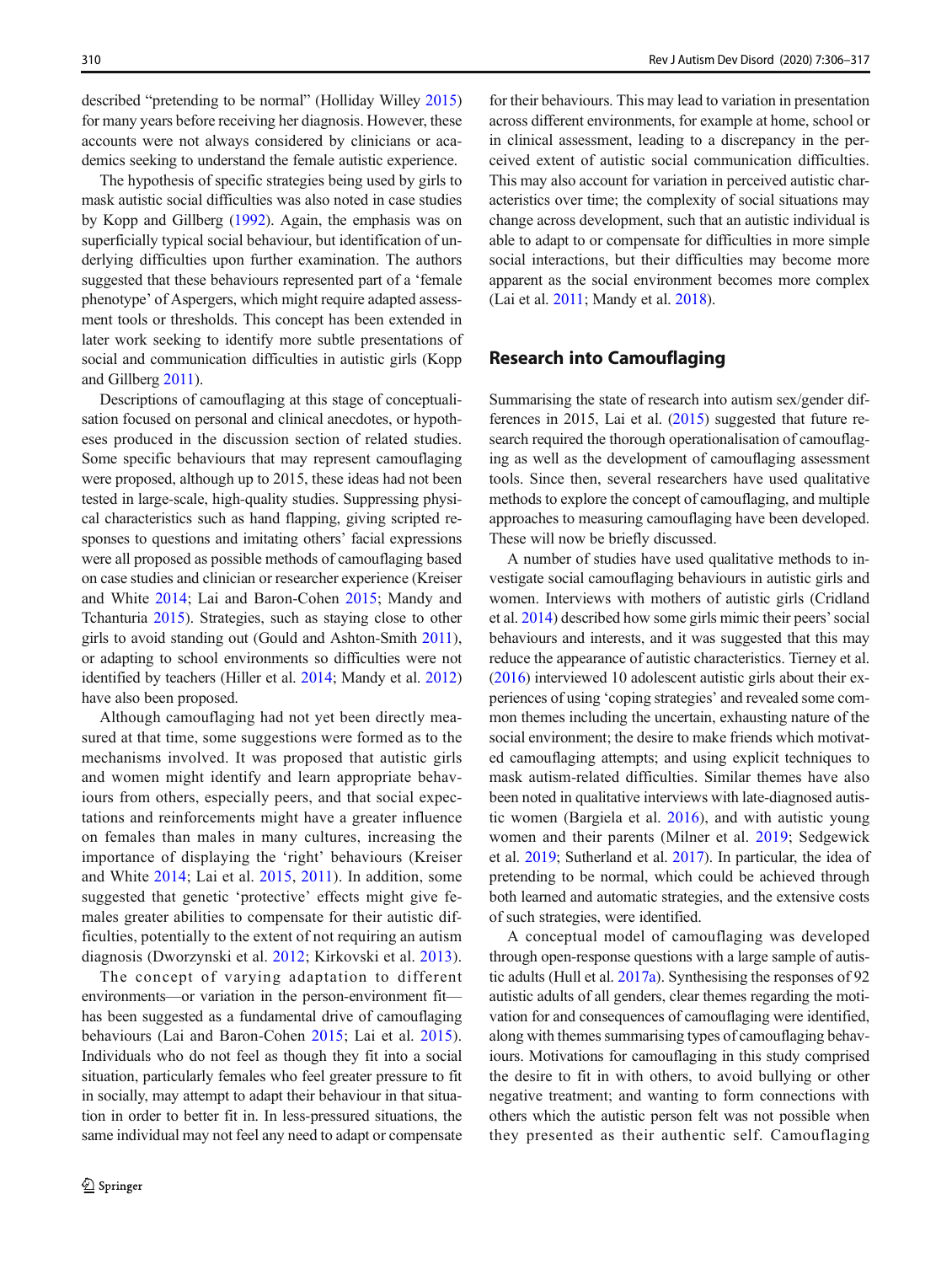<span id="page-5-0"></span>behaviours involved masking of autistic characteristics by presenting more socially acceptable personas; and compensating for differences in social presentation, such as forcing oneself to make eye contact. Consequences of camouflaging included physical and emotional exhaustion, often requiring time alone to recover; issues around identity and authenticity which led some participants to "lose track of who I really am" (Hull et al. [2017a;](#page-9-0) p 2530); and difficulty accessing support and diagnosis. These findings suggested that experiences of camouflaging are heterogeneous but common across the autistic community, and stimulated the development of quantitative measures of camouflaging to allow comparison between different individuals.

#### Discrepancy Approach

Attempts to measure camouflaging have mostly fallen under two different approaches (see Table 1 for a summary of the approaches and studies following them). The first focuses on camouflaging as evidenced by the discrepancy between an

Table 1 Summary of studies into camouflaging

individual's innate autistic characteristics and their external presentation of autism.

Some researchers have conceptualised camouflaging as the difference between the core difficulties or characteristics associated with autism, and the behavioural presentation of autism in a specific situation (Lai et al. [2017;](#page-9-0) Livingston and Happé [2017\)](#page-9-0). This could be described as a 'discrepancy' approach to camouflaging, as it seeks to operationalise the discrepancy between how autistic a person truly is (their internal autistic status), and how autistic they appear to be externally (their external autistic presentation).

Empirical studies using this discrepancy approach (summarised in Table 1) have generally found that autistic females have higher camouflaging discrepancy scores than males. For instance, females were found to have a greater discrepancy between self-reported autistic traits and social cognitive abilities, and autistic behaviours as measured by an observer (Lai et al. [2017](#page-9-0)). This discrepancy was also associated with greater activation of the ventromedial prefrontal cortex in response to self-representation in females only (Lai et al. [2019\)](#page-9-0). A similar result was found by Ratto

| Approach                 | Description                                                                                                                                                            |                                                                                                                                     |
|--------------------------|------------------------------------------------------------------------------------------------------------------------------------------------------------------------|-------------------------------------------------------------------------------------------------------------------------------------|
| Discrepancy              | Conceptualises camouflaging as the discrepancy between an individual's internal and external autistic characteristics                                                  |                                                                                                                                     |
|                          | Studies using this approach                                                                                                                                            | Operationalisation of camouflaging                                                                                                  |
|                          | Lai et al. 2017                                                                                                                                                        | Discrepancy between self-reported autistic traits/performance on mentalising task<br>(internal) and ADOS score (external)           |
|                          | Lai et al. 2019                                                                                                                                                        | Discrepancy between self-reported autistic traits/performance on mentalising<br>task (internal) and ADOS score (external)           |
|                          | Livingston et al. 2019                                                                                                                                                 | Discrepancy between performance on a theory of mind task (internal) and<br>ADOS score (external)                                    |
|                          | Parish-Morris et al. 2017                                                                                                                                              | Discrepancy between parent-reported autistic traits (internal) and use of typical<br>language techniques (external)                 |
|                          | Ratto et al. 2018                                                                                                                                                      | Discrepancy between parent-reported autistic traits/adaptive behaviour (internal),<br>and ADOS or ADOS-2 and ADI-R score (external) |
|                          | Rynkiewicz et al. 2016                                                                                                                                                 | Discrepancy between self/parent-reported autistic traits (internal) and use of gesture<br>in ADOS-2 (external)                      |
| Observational/Reflective | Conceptualises camouflaging as the specific behaviours and processes (whether conscious or implicit) leading<br>to variation in the behavioural presentation of autism |                                                                                                                                     |
|                          | Studies using this approach                                                                                                                                            | Operationalisation of camouflaging                                                                                                  |
|                          | Cage et al. 2018                                                                                                                                                       | Self-reported camouflaging (yes/no)                                                                                                 |
|                          | Cage and Troxell-Whitman 2019                                                                                                                                          | Score on self-report measure of camouflaging behaviours (CAT-Q).                                                                    |
|                          | Cassidy et al. 2018                                                                                                                                                    | Score on four self-report questions of camouflaging                                                                                 |
|                          | Dean et al. 2017                                                                                                                                                       | Observed social behaviours in the playground                                                                                        |
|                          | Hull et al. 2017a                                                                                                                                                      | Self-reported behavioural examples                                                                                                  |
|                          | Hull et al. 2018                                                                                                                                                       | Score on self-report measure of camouflaging behaviours (CAT-Q).                                                                    |
|                          | Hull et al. 2019                                                                                                                                                       | Score on self-report measure of camouflaging behaviours (CAT-Q).                                                                    |
|                          | Ormond et al. 2018                                                                                                                                                     | Score on 'social masking' subscale of parent-report autism characteristic<br>questionnaire (Q-ASC).                                 |

ADOS Autism Diagnostic Observation Schedule, ADOS-2 Autism Diagnostic Observation Schedule, 2nd Edition, ADI-R Autism Diagnostic Interview– Revised, CAT-Q Camouflaging Autistic Traits Questionnaire, Q-ASC Questionnaire for Autism Spectrum Conditions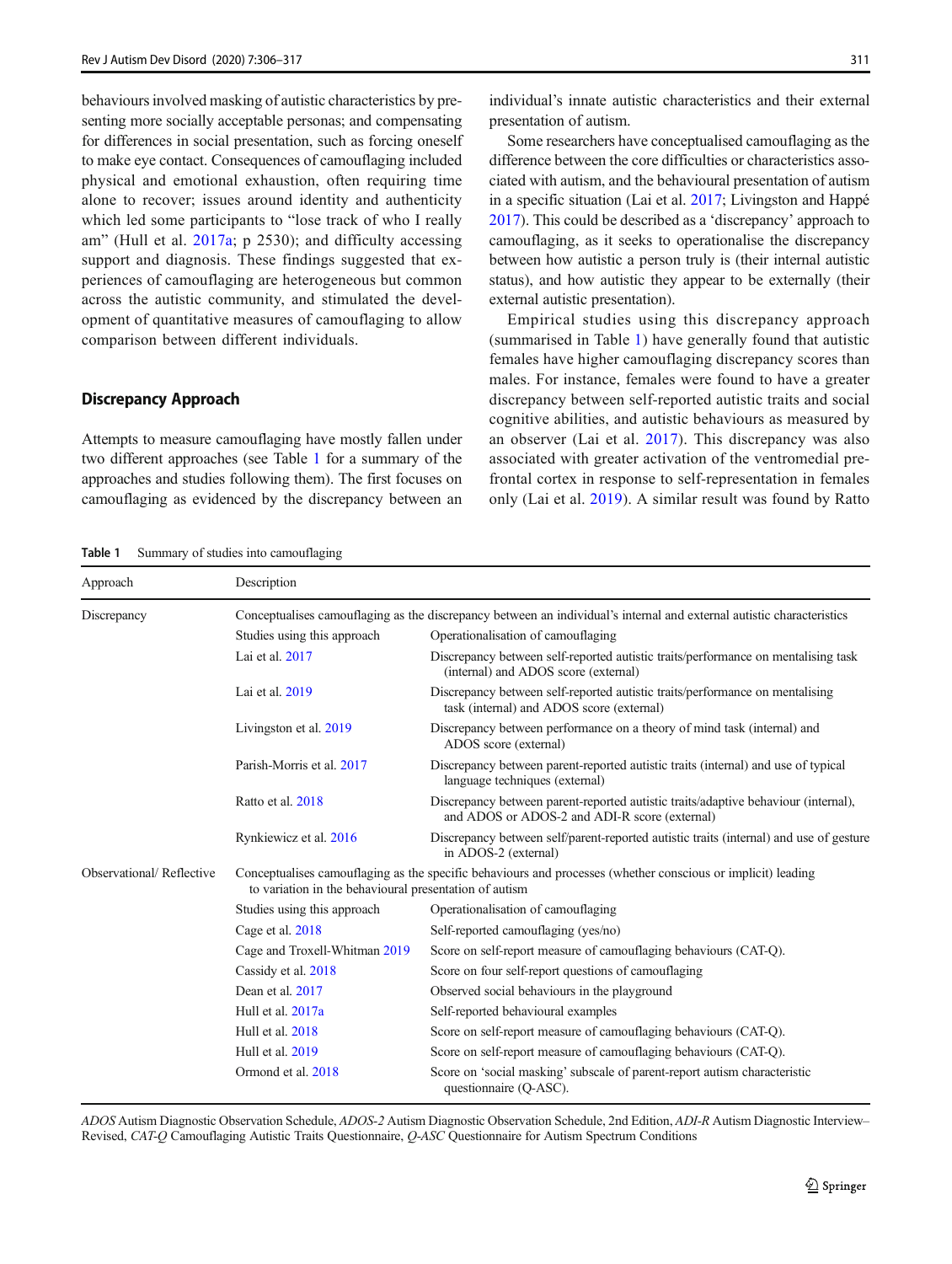et al. ([2018](#page-10-0)), where autistic females had higher levels of parent-reported autistic traits and poorer adaptive functioning than males, despite being matched on scores of observer-rated autistic characteristics.

Other discrepancy approaches have looked at specific characteristics of autistic behavioural expression. For instance, autistic females were found to use more typical patterns of filling pauses in conversation than males of equivalent autistic trait severity (Parish-Morris et al. [2017\)](#page-10-0). Another study found trends towards autistic girls using more vivid gestures in computerised ADOS-2 than boys, where both genders reported equivalent levels of autistic traits (Rynkiewicz et al. [2016\)](#page-10-0).

These approaches are strengthened by the way in which they operationalise camouflaging; the extent of camouflaging (as measured by numerical discrepancy) can be compared between groups and across studies using different techniques and measuring different behaviours. However, a limitation of the discrepancy approach is that measures of 'internal' autistic characteristics are at best proxies for 'true' internal characteristics. There currently exist no reliable biomarkers for autism (American Psychiatric Association [2013;](#page-8-0) Loth et al. [2015](#page-10-0)), and currently used self-report and informant-report measures of autistic characteristics are themselves subject to potential biases or misinterpretation (Kopp and Gillberg [2011](#page-9-0); Kreiser and White [2014\)](#page-9-0).

Discrepancy approaches seek to measure the impact of camouflaging on external presentation of autism; however, this approach does not account for the impact of unsuccessful camouflaging attempts. Camouflaging strategies, whether conscious or unconscious, may have varying success for different individuals across different situations, and attempts may not be as successful as the individual would wish. Preliminary research into camouflaging suggests that it is associated with poor mental health outcomes, including anxiety, depression, and suicidal thoughts (Cage et al. [2018;](#page-8-0) Cage and Troxell-Whitman [2019;](#page-8-0) Cassidy et al. [2018](#page-8-0); Hull et al. [2018;](#page-9-0) Lai et al. [2017](#page-9-0)). It therefore seems necessary to measure both camouflaging intention and success, and to be able to separate the two, to understand the full impact of camouflaging across an autistic individual's lifespan.

#### Observational/Reflective Approach

An alternative approach to measure camouflaging focuses on the direct identification of camouflaging behaviours through observation and reflection by autistic individuals or others around them. Studies using this approach are summarised in Table [1.](#page-5-0) Extent of camouflaging can therefore be quantified without the need for a measure of internal autistic characteristics, as it is the behaviours themselves rather than the underlying characteristics they might mask which are of interest. Similarly to discrepancy approaches, this allows for comparison across individuals (assuming they use the same methods of observation or reporting) and has the additional strength of allowing measurement of behaviours regardless of how successful they are. In other words, identification of camouflaging is not reliant on either a proxy measure of internal autistic status, or the need to display a typical social presentation.

Several reliable and psychometrically valid measures of camouflaging behaviours have been developed recently. One of these is the Camouflaging Autistic Traits Questionnaire (CAT-Q; Hull et al. [2018\)](#page-9-0), designed to measuring camouflaging behaviours in adults. This measure has demonstrated equivalence of structure across autistic and non-autistic men and women, which allows for comparison across diagnostic groups and genders. The CAT-Q represents another advantage of observational/reflective approaches to measuring camouflaging; it is grounded in a conceptualisation of camouflaging based on autistic individuals' own experiences (Hull et al. [2017a](#page-9-0)). Another is the social masking subscale of the Questionnaire for Autism Spectrum Conditions (Q-ASC; Ormond et al. [2018\)](#page-10-0), a parent-report measure which has been validated in children without intellectual disability. As a result, these measures of camouflaging have greater relevance to autistic individuals' actual experience of camouflaging, and therefore can be applied in clinical and individual settings to help autistic people understand more about their own camouflaging behaviours.

With regards to gender differences in camouflaging, studies using the observational/reflection approach have found inconsistent results. Camouflaging behaviours were observed in autistic girls in the playground, but not autistic boys or typically developing children of either gender (Dean et al. [2017\)](#page-8-0). Parent-reported measures reveal that autistic girls use more social masking and imitation strategies than boys (Ormond et al. [2018\)](#page-10-0). When asked to report whether or not they camouflage, no gender differences have been observed in autistic adults (Cage et al. [2018](#page-8-0); Cassidy et al. [2018;](#page-8-0) Hull et al. [2017a\)](#page-9-0). One study using the CAT-Q has found no difference in total score between males and females (Cage and Troxell-Whitman [2019\)](#page-8-0), while another study found autistic adult women scored higher than men, with no significant difference between non-binary individuals and males or females (Hull et al. [2019](#page-9-0)). Other self-report measures of camouflaging suggest females have higher total scores (Cassidy et al. [2018\)](#page-8-0). More research is needed using a variety of observational/ reflective measures to determine whether camouflaging is more common in autistic females than males, and therefore whether it forms part of the female autism phenotype.

# Future Directions for Research

Research into camouflaging using either discrepancy or observational/reflective approaches is still very much in its infancy. However, there are some particular areas of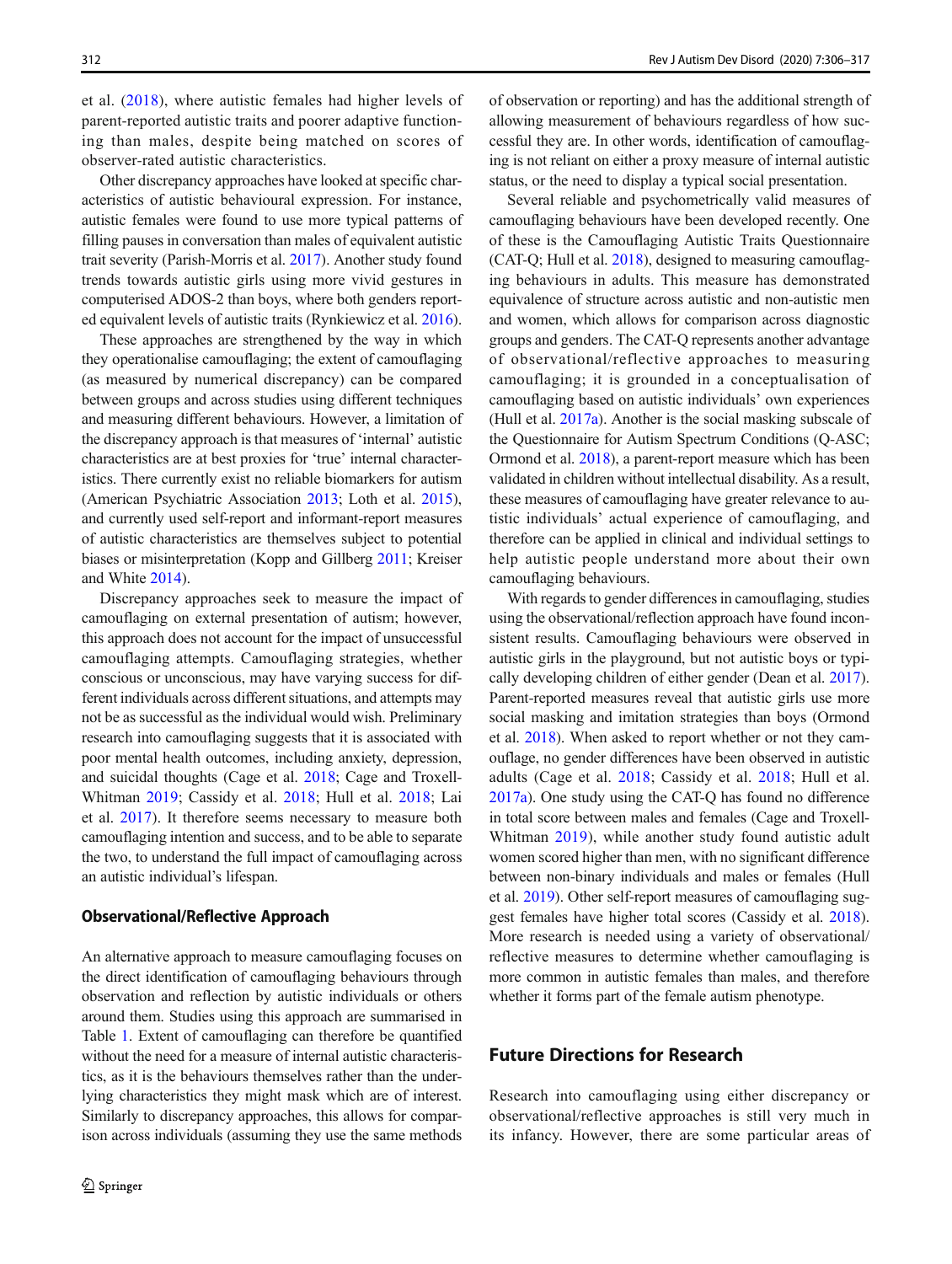future research which should be addressed. Firstly, much research into camouflaging in autism has focused on the experiences of autistic adults, or of younger children based on parent-reported behaviours. Camouflaging behaviours are likely to develop across the lifespan, but may have significant impact during later childhood and adolescence as individuals learn patterns of behaviour used for the rest of their lives. Research should aim to identify when and how camouflaging behaviours first develop, particularly when considering the potential negative outcomes over the longer term.

Secondly, most research into gender and camouflaging has used a binary approach to gender, comparing the experiences and behaviours of males and females. While this is of relevance to the concept of a female autism phenotype, in contrast to the often male-biased diagnostic criteria and assessment tools, this approach ignores the substantial minority of autistic individuals who report a non-binary or fluid gender identity (Cooper et al. [2018](#page-8-0); Dewinter et al. [2017](#page-8-0)). It also raises issues regarding the appropriateness of male and female norms for transgender autistic individuals, who may have experiences of living and interacting as different genders in different stages of life (Strang et al. [2018](#page-11-0)).

Finally, future research into camouflaging should acknowledge that motivations and expectations to camouflage may vary across different situations or stages of a person's life. Some camouflaging strategies may be adaptive and produce positive outcomes for the individual such as helping them to connect with others or to overcome specific cognitive difficulties associated with their autism (Livingston and Happé [2017\)](#page-9-0). Other strategies, or the same strategies used under different circumstances, may lead to negative outcomes or perpetuate an expectation of adaptation to others' expectations which reduces autistic individuals' self-esteem (Hull et al. [2017a\)](#page-9-0). Rather than categorising camouflaging as either a positive or negative behaviour within the female autism phenotype (and for non-female autistic individuals), researchers and clinicians whose aim is to improve autistic people's lives should approach camouflaging at an individual level, working with each person to identify which aspects of their behaviours are helpful and which are harmful.

# Conclusions

Discrepancies in autism diagnosis between males and females may be due both to reduced likelihood of autism development in females, and under-diagnosis of those females who are autistic. One explanation for the latter is that some autistic females express their autism through subtle variations in behaviour compared to males, which are not captured in current diagnostic tools or criteria.

This review summarised some evidence for the proposed female autism phenotype, and focused on the concept of camouflaging as an important topic of research in recent years. The included evidence generally supports the existence of a female autism phenotype, which may include differences in social difficulties regarding the maintenance of social relationships; interests which tend to be more relational in nature; and the co-occurrence of internalising disorders. However, further research is necessary to determine whether other behaviours may also comprise the female autism phenotype and to explore whether these characteristics represent a uniquely female expression of autism, or simply variation from the stereotypical autistic behaviours identified in earlier years.

It is still unclear whether camouflaging forms part of the female autism phenotype. Future research into camouflaging should utilise reliable, accurate measures of both camouflaging intention and camouflaging success, which can be used with individuals of all genders, ages and abilities. This will enable further examination of potential gender differences in camouflaging, both in overall extent and in consequences, which should be extended beyond the binary gender divide and across ages. These attempts would benefit from the identification of neural or biological measures of innate autistic characteristics, in order to distinguish these from the external behavioural presentation of autism.

The findings summarised in this review suggest that, overall, camouflaging is a relatively common part of the everyday experiences of autistic individuals without intellectual disability. This has implications for clinical and research settings, particularly regarding the accurate diagnosis of autism and identification of required support. Autistic individuals may camouflage their autistic characteristics during clinical assessments, consciously or not, which may lead to missed diagnosis or lack of appropriate support. Clinicians and those involved in assessment of autistic characteristics should be made aware of the possibility of camouflaging, and should consider this particularly when assessing individuals who appear close to the threshold for a diagnosis of autism. Clinicians should also be aware of the strong associations between camouflaging and poor mental health outcomes, and take this into account when identifying support strategies for autistic individuals across the lifespan.

Acknowledgements This article was adapted from Laura Hull's doctoral dissertation at University College London.

#### Compliance with Ethical Standards

Conflict of Interest The authors declare that they have no conflict of interest.

This article does not contain any studies with human participants or animals performed by any of the authors.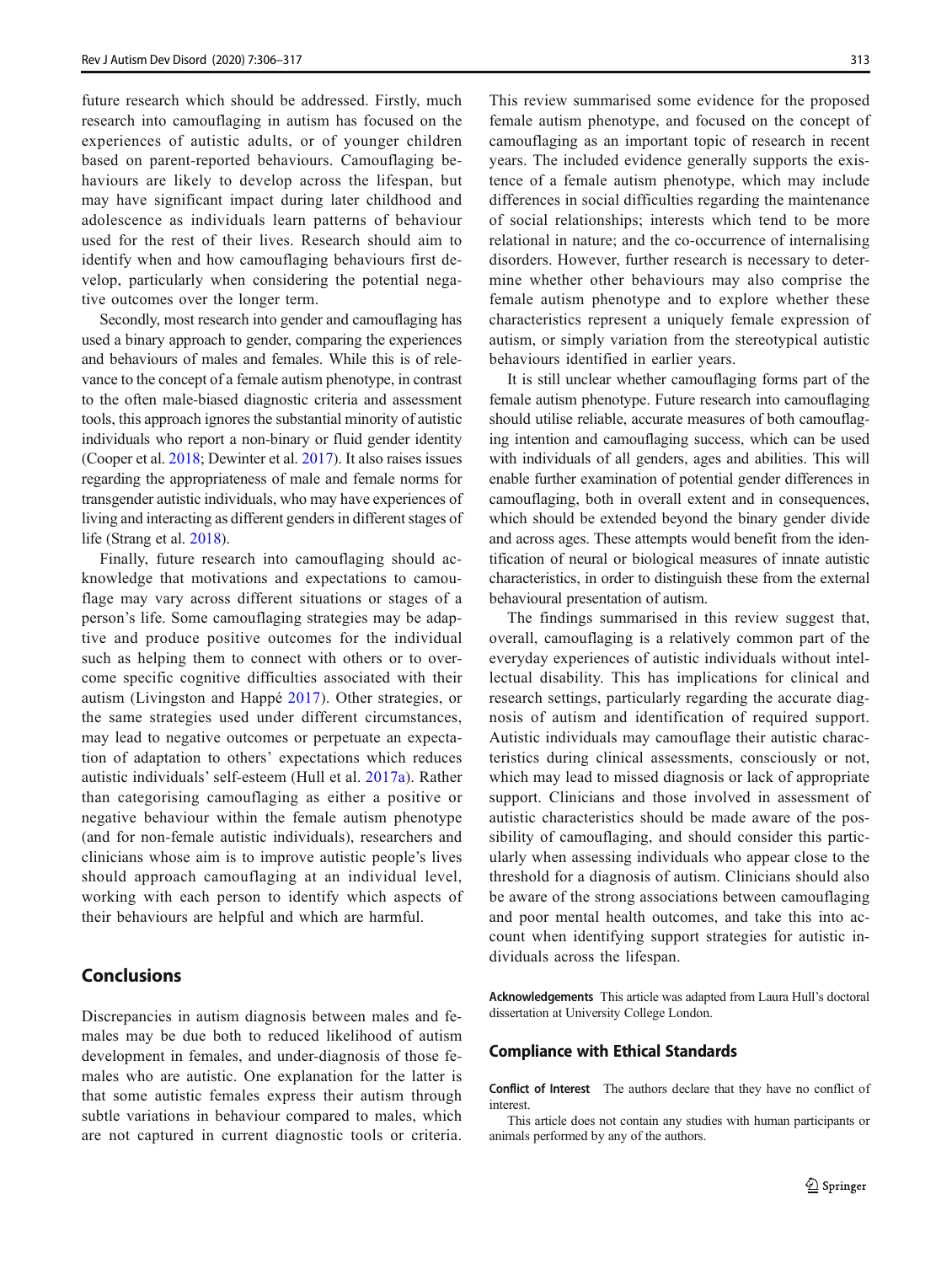<span id="page-8-0"></span>Open Access This article is licensed under a Creative Commons Attribution 4.0 International License, which permits use, sharing, adaptation, distribution and reproduction in any medium or format, as long as you give appropriate credit to the original author(s) and the source, provide a link to the Creative Commons licence, and indicate if changes were made. The images or other third party material in this article are included in the article's Creative Commons licence, unless indicated otherwise in a credit line to the material. If material is not included in the article's Creative Commons licence and your intended use is not permitted by statutory regulation or exceeds the permitted use, you will need to obtain permission directly from the copyright holder. To view a copy of this licence, visit http://creativecommons.org/licenses/by/4.0/.

## References

- American Psychiatric Association. (2013). DSM 5. American Psychiatric Association.
- Antezana, L., Factor, R. S., Condy, E. E., Strege, M. V., Scarpa, A., & Richey, J. A. (2019). Gender differences in restricted and repetitive behaviors and interests in youth with autism. Autism Research, 12(2), 274–283. [https://doi.org/10.1002/aur.2049.](https://doi.org/10.1002/aur.2049)
- Bargiela, S., Steward, R., & Mandy, W. (2016). The experiences of latediagnosed women with autism Spectrum conditions: An investigation of the female autism phenotype. Journal of Autism and Developmental Disorders, 46(10), 3281–3294. [https://doi.org/10.](https://doi.org/10.1007/s10803-016-2872-8) [1007/s10803-016-2872-8.](https://doi.org/10.1007/s10803-016-2872-8)
- Baron-Cohen, S. (2002). The extreme male brain theory of autism. Trends in Cognitive Sciences, 6(6), 248–254. [https://doi.org/10.1016/](https://doi.org/10.1016/S1364-6613(02)01904-6) [S1364-6613\(02\)01904-6](https://doi.org/10.1016/S1364-6613(02)01904-6).
- Baron-Cohen, S., Lombardo, M. V., Auyeung, B., Ashwin, E., Chakrabarti, B., & Knickmeyer, R. (2011). Why are autism spectrum conditions more prevalent in males? PLoS Biology, 9(6), e1001081. <https://doi.org/10.1371/journal.pbio.1001081>.
- Baron-Cohen, S., Auyeung, B., Nørgaard-Pedersen, B., Hougaard, D. M., Abdallah, M. W., Melgaard, L., et al. (2015). Elevated fetal steroidogenic activity in autism. Molecular Psychiatry, 20(3), 369–376. <https://doi.org/10.1038/mp.2014.48>.
- Begeer, S., Mandell, D., Wijnker-Holmes, B., Venderbosch, S., Rem, D., Stekelenburg, F., & Koot, H. M. (2013). Sex differences in the timing of identification among children and adults with autism spectrum disorders. Journal of Autism and Developmental Disorders, 43, 1151–1156.
- Blumberg, S. J., Bramlett, M. D., Kogan, M. D., Schieve, L. A., Jones, J. R., & Lu, M. C. (2013). Changes in prevalence of parent-reported autism spectrum disorder in school-aged U. S. children: 2007 to 2011–2012. National Health Statistics Reports, (65), 1–11.
- Brugha, T. S., McManus, S., Bankart, J., Scott, F., Purdon, S., Smith, J., et al. (2011). Epidemiology of autism Spectrum disorders in adults in the Community in England. Archives of General Psychiatry, 68(5), 459–466. <https://doi.org/10.1001/archgenpsychiatry.2011.38>.
- Cage, E., & Troxell-Whitman, Z. (2019). Understanding the reasons, contexts and costs of camouflaging for autistic adults. Journal of Autism and Developmental Disorders, 49(5), 1899-1911. [https://](https://doi.org/10.1007/s10803-018-03878-x) [doi.org/10.1007/s10803-018-03878-x](https://doi.org/10.1007/s10803-018-03878-x).
- Cage, E., Di Monaco, J., & Newell, V. (2018). Experiences of autism acceptance and mental health in autistic adults. Journal of Autism and Developmental Disorders, 48(2), 473–484. [https://doi.org/10.](https://doi.org/10.1007/s10803-017-3342-7) [1007/s10803-017-3342-7.](https://doi.org/10.1007/s10803-017-3342-7)
- Cassidy, S., Bradley, L., Shaw, R., & Baron-Cohen, S. (2018). Risk markers for suicidality in autistic adults. Molecular Autism, 9(42), 1–14. <https://doi.org/10.1186/s13229-018-0226-4>.
- Chandler, S., Howlin, P., Simonoff, E., O'Sullivan, T., Tseng, E., Kennedy, J., et al. (2016). Emotional and behavioural problems in young children with autism spectrum disorder. Developmental Medicine and Child Neurology, 58(2), 202–208. [https://doi.org/10.](https://doi.org/10.1111/dmcn.12830) [1111/dmcn.12830.](https://doi.org/10.1111/dmcn.12830)
- Christensen, D. L., Braun, K., Baio, J., Bilder, D., Charles, J., Constantino, J. N., et al. (2018). Prevalence and characteristics of autism Spectrum disorder among children aged 8 years — Autism and developmental disabilities monitoring network, 11 sites, United States, 2012. MMWR. Surveillance Summaries : Morbidity and Mortality Weekly Report. Surveillance Summaries / CDC, 65(13), 1–23. [https://doi.org/10.15585/mmwr.ss6513a1.](https://doi.org/10.15585/mmwr.ss6513a1)
- Cooper, K., Smith, L. G. E., & Russell, A. J. (2018). Gender identity in autism : Sex differences in social affiliation with gender groups. Journal of Autism and Developmental Disorders, 48(12), 3995– 4006. [https://doi.org/10.1007/s10803-018-3590-1.](https://doi.org/10.1007/s10803-018-3590-1)
- Crane, L., Batty, R., Adeyinka, H., Goddard, L., Henry, L. A., & Hill, E. L. (2018). Autism Diagnosis in the United Kingdom : Perspectives of Autistic Adults , Parents and Professionals. Journal of Autism and Developmental Disorders, 48(11), 3761–3772. [https://doi.org/10.](https://doi.org/10.1007/s10803-018-3639-1) [1007/s10803-018-3639-1.](https://doi.org/10.1007/s10803-018-3639-1)
- Cridland, E. K., Jones, S. C., Caputi, P., & Magee, C. A. (2014). Being a girl in a boys' world: Investigating the experiences of girls with autism spectrum disorders during adolescence. Journal of Autism and Developmental Disorders, 44(6), 1261–1274. [https://doi.org/](https://doi.org/10.1007/s10803-013-1985-6) [10.1007/s10803-013-1985-6.](https://doi.org/10.1007/s10803-013-1985-6)
- Dean, M., Harwood, R., & Kasari, C. (2017). The art of camouflage: Gender differences in the social behaviors of girls and boys with autism spectrum disorder. Autism, 21(6), 678–689. [https://doi.org/](https://doi.org/10.1177/1362361316671845) [10.1177/1362361316671845.](https://doi.org/10.1177/1362361316671845)
- Desachy, G., Croen, L. A., Torres, A. R., Kharrazi, M., Delorenze, G. N., Windham, G. C., et al. (2015). Increased female autosomal burden of rare copy number variants in human populations and in autism families. Molecular Psychiatry, 20(2), 170-175. [https://doi.org/10.](https://doi.org/10.1038/mp.2014.179) [1038/mp.2014.179](https://doi.org/10.1038/mp.2014.179).
- Dewinter, J., de Graaf, H., & Begeer, S. (2017). Sexual orientation, gender identity, and romantic relationships in adolescents and adults with autism Spectrum disorder. Journal of Autism and Developmental Disorders, 47(9), 1–8. [https://doi.org/10.1007/](https://doi.org/10.1007/s10803-017-3199-9) [s10803-017-3199-9.](https://doi.org/10.1007/s10803-017-3199-9)
- Duvekot, J., Van der Ende, J., Verhulst, F. C., Slappendel, G., Van Daalen, E., Maras, A., & Greaves-Lord, K. (2017). Factors influencing the probability of a diagnosis of autism Spectrum disorder in girls versus boys. Autism, 21(6), 646–658. [https://doi.org/10.1177/](https://doi.org/10.1177/1362361316672178) [1362361316672178](https://doi.org/10.1177/1362361316672178).
- Dworzynski, K., Ronald, A., Bolton, P., & Happé, F. (2012). How different are girls and boys above and below the diagnostic threshold for autism spectrum disorders? Journal of the American Academy of Child and Adolescent Psychiatry, 51(8), 788–797. [https://doi.org/](https://doi.org/10.1016/j.jaac.2012.05.018) [10.1016/j.jaac.2012.05.018.](https://doi.org/10.1016/j.jaac.2012.05.018)
- Elsabbagh, M., Divan, G., Koh, Y. J., Kim, Y. S., Kauchali, S., Marcín, C., et al. (2012). Global prevalence of autism and other pervasive developmental disorders. Autism Research, 5(3), 160-179. [https://](https://doi.org/10.1002/aur.239) [doi.org/10.1002/aur.239.](https://doi.org/10.1002/aur.239)
- Fombonne, E. (2009). Epidemiology of pervasive developmental disorders. Pediatric Research, 65(6), 591–598. [https://doi.org/10.1203/](https://doi.org/10.1203/PDR.0b013e31819e7203) [PDR.0b013e31819e7203](https://doi.org/10.1203/PDR.0b013e31819e7203).
- Frazier, T. W., Youngstrom, E. A., Hardan, A. Y., Georgiades, S., Constantino, J. N., & Eng, C. (2015). Quantitative autism symptom patterns recapitulate differential mechanisms of genetic transmission in single and multiple incidence families. Molecular Autism, 6, 58. <https://doi.org/10.1186/s13229-015-0050-z>.
- Gilman, S. R., Iossifov, I., Levy, D., Ronemus, M., Wigler, M., & Vitkup, D. (2011). Rare De novo variants associated with autism implicate a large functional network of genes involved in formation and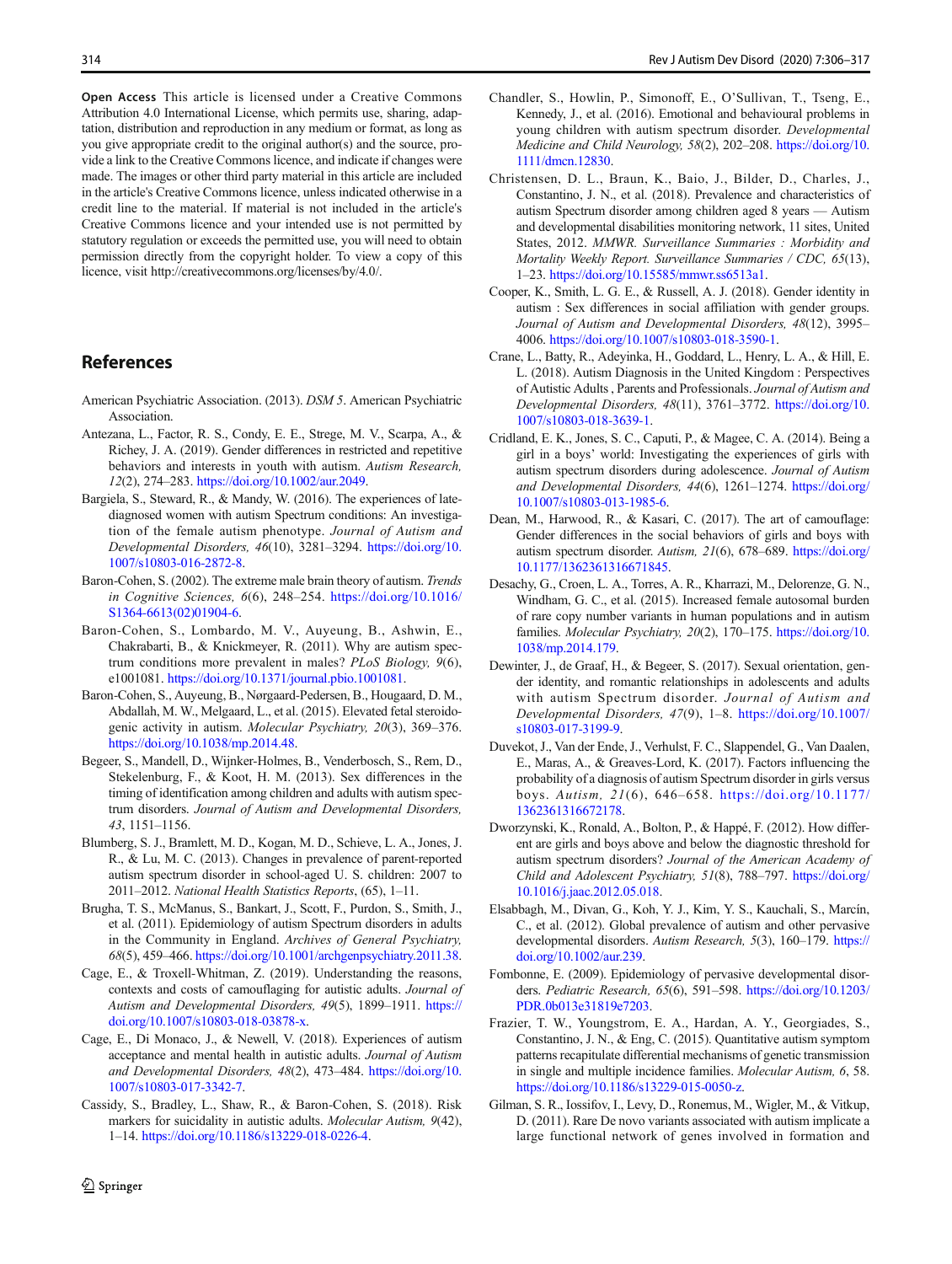- <span id="page-9-0"></span>Gotham, K., Brunwasser, S. M., & Lord, C. (2015). Depressive and anxiety symptom trajectories from school age through young adulthood in samples with autism spectrum disorder and developmental delay. Journal of the American Academy of Child and Adolescent Psychiatry, 54(5), 369–376.e3. [https://doi.org/10.](https://doi.org/10.1016/j.jaac.2015.02.005) [1016/j.jaac.2015.02.005.](https://doi.org/10.1016/j.jaac.2015.02.005)
- Gould, J., & Ashton-Smith, J. (2011). Missed diagnosis or misdiagnosis? Girls and women on the autism spectrum. Good Autism Practice (GAP), 12(1), 34–41.
- Grove, R., Hoekstra, R. A., Wierda, M., & Begeer, S. (2018). Special interests and subjective wellbeing in autistic adults. Autism Research, 11(5), 766–775. <https://doi.org/10.1002/aur.1931>.
- Guyatt, A. L., Heron, J., Knight, B. L. C., Golding, J., & Rai, D. (2015). Digit ratio and autism spectrum disorders in the Avon longitudinal study of parents and children: A birth cohort study. BMJ Open, 5(8), e007433. [https://doi.org/10.1136/bmjopen-2014-007433.](https://doi.org/10.1136/bmjopen-2014-007433)
- Happé, F. G., Mansour, H., Barrett, P., Brown, T., Abbott, P., & Charlton, R. A. (2016). Demographic and cognitive profile of individuals seeking a diagnosis of autism Spectrum disorder in adulthood. Journal of Autism and Developmental Disorders, 46(11), 3469– 3480. [https://doi.org/10.1007/s10803-016-2886-2.](https://doi.org/10.1007/s10803-016-2886-2)
- Harrington, R. A., Lee, L.-C., Crum, R. M., Zimmerman, A. W., & Hertz-Picciotto, I. (2014). Prenatal SSRI use and offspring with autism Spectrum disorder or developmental delay. Pediatrics, 133(5), e1241–e1248. <https://doi.org/10.1542/peds.2013-3406>.
- Hattier, M. A., Matson, J. L., Tureck, K., & Horovitz, M. (2011). The effects of gender and age on repetitive and/or restricted behaviors and interests in adults with autism spectrum disorders and intellectual disability. Research in Developmental Disabilities, 32(6), 2346– 2351. <https://doi.org/10.1016/j.ridd.2011.07.028>.
- Head, A. M., McGillivray, J. A., & Stokes, M. A. (2014). Gender differences in emotionality and sociability in children with autism spectrum disorders. Molecular Autism, 5(19). [https://doi.org/10.1186/](https://doi.org/10.1186/2040-2392-5-19) [2040-2392-5-19](https://doi.org/10.1186/2040-2392-5-19).
- Hiller, R. M., Young, R. L., & Weber, N. (2014). Sex differences in autism spectrum disorder based on DSM-5 criteria: Evidence from clinician and teacher reporting. Journal of Abnormal Child Psychology, 42(8), 1381–1393. [https://doi.org/10.1007/s10802-](https://doi.org/10.1007/s10802-014-9881-x) [014-9881-x](https://doi.org/10.1007/s10802-014-9881-x).
- Holliday Willey, L. (2015). Pretending to be Normal: Living with Asperger's syndrome (Expanded ed.). London: Jessica Kingsley Publishers.
- Hossain, M. D., Ahmed, H. U., Jalal Uddin, M. M., Chowdhury, W. A., Iqbal, M. S., Kabir, R. I., et al. (2017). Autism Spectrum disorders (ASD) in South Asia: A systematic review. BMC Psychiatry, 17(1), 1–7. <https://doi.org/10.1186/s12888-017-1440-x>.
- Hull, L., Petrides, K. V., Allison, C., Smith, P., Baron-Cohen, S., Lai, M., & Mandy, W. (2017a). "Putting on my best normal": Social camouflaging in adults with autism Spectrum conditions. Journal of Autism and Developmental Disorders, 47(8), 2519–2534. [https://](https://doi.org/10.1007/s10803-017-3166-5) [doi.org/10.1007/s10803-017-3166-5](https://doi.org/10.1007/s10803-017-3166-5).
- Hull, L., Mandy, W., & Petrides, K. V. (2017b). Behavioural and cognitive sex/gender differences in autism spectrum condition and typically developing males and females. Autism, 21(6), 706–727. [https://](https://doi.org/10.1177/1362361316669087) [doi.org/10.1177/1362361316669087](https://doi.org/10.1177/1362361316669087).
- Hull, L., Mandy, W., Lai, M. C., Baron-Cohen, S., Allison, C., Smith, P., & Petrides, K. V. (2018). Development and validation of the camouflaging autistic traits questionnaire (CAT-Q). Journal of Autism and Developmental Disorders, 49(3), 819-833. [https://doi.](https://doi.org/10.1007/s10803-018-3792-6) [org/10.1007/s10803-018-3792-6.](https://doi.org/10.1007/s10803-018-3792-6)
- Hull, L., Lai, M.-C., Baron-Cohen, S., Allison, C., Smith, P., Petrides, K. V., & Mandy, W. (2019). Gender differences in self-reported camouflaging in autistic and non-autistic adults. Autism, 136236131986480. <https://doi.org/10.1177/1362361319864804>.
- Kenny, L., Hattersley, C., Molins, B., Buckley, C., Povey, C., & Pellicano, E. (2016). Which terms should be used to describe autism? Perspectives from the UK autism community. Autism, 20(4), 442–462. <https://doi.org/10.1177/1362361315588200>.
- Kirkovski, M., Enticott, P. G., & Fitzgerald, P. B. (2013). A review of the role of female gender in autism spectrum disorders. Journal of Autism and Developmental Disorders, 43(11), 2584–2603. [https://](https://doi.org/10.1007/s10803-013-1811-1) [doi.org/10.1007/s10803-013-1811-1](https://doi.org/10.1007/s10803-013-1811-1).
- Knickmeyer, R., Baron-Cohen, S., Fane, B. A., Wheelwright, S., Mathews, G. A., Conway, G. S., et al. (2006). Androgens and autistic traits: A study of individuals with congenital adrenal hyperplasia. Hormones and Behavior, 50(1), 148–153. [https://doi.org/10.](https://doi.org/10.1016/j.yhbeh.2006.02.006) [1016/j.yhbeh.2006.02.006](https://doi.org/10.1016/j.yhbeh.2006.02.006).
- Kopp, S., & Gillberg, C. (1992). Girls with social deficits and learning problems: Autism, atypical Asperger syndrome or a variant of these conditions. European Child & Adolescent Psychiatry, 1(2), 89–99. <https://doi.org/10.1007/BF02091791>.
- Kopp, S., & Gillberg, C. (2011). The autism Spectrum screening questionnaire (ASSQ)-revised extended version (ASSQ-REV): An instrument for better capturing the autism phenotype in girls? A preliminary study involving 191 clinical cases and community controls. Research in Developmental Disabilities, 32(6), 2875–2888. [https://](https://doi.org/10.1016/j.ridd.2011.05.017) [doi.org/10.1016/j.ridd.2011.05.017.](https://doi.org/10.1016/j.ridd.2011.05.017)
- Kovacs, M., & Devlin, B. (1998). Internalizing disorders in childhood. The Journal of Child Psychology and Psychiatry and Allied Disciplines, 30(1), 47–63.
- Kreiser, N. L., & White, S. W. (2014). ASD in females: Are we overstating the gender difference in diagnosis? Clinical Child and Family Psychology Review, 17(1), 67–84. [https://doi.org/10.1007/](https://doi.org/10.1007/s10567-013-0148-9) [s10567-013-0148-9.](https://doi.org/10.1007/s10567-013-0148-9)
- Lai, M.-C., & Baron-Cohen, S. B. (2015). Identifying the lost generation of adults with autism spectrum conditions. The Lancet Psychiatry, 2(11), 1013–1027. [https://doi.org/10.1016/S2215-](https://doi.org/10.1016/S2215-0366(15)00277-1) [0366\(15\)00277-1.](https://doi.org/10.1016/S2215-0366(15)00277-1)
- Lai, M.-C., Lombardo, M. V., Pasco, G., Ruigrok, A. N. V., Wheelwright, S. J., Sadek, S. A., et al. (2011). A behavioral comparison of male and female adults with high functioning autism spectrum conditions. PLoS One, 6(6), e20835. [https://](https://doi.org/10.1371/journal.pone.0020835) [doi.org/10.1371/journal.pone.0020835.](https://doi.org/10.1371/journal.pone.0020835)
- Lai, M.-C., Lombardo, M. V., Auyeung, B., Chakrabarti, B., & Baron-Cohen, S. (2015). Sex/gender differences and autism: Setting the scene for future research. Journal of the American Academy of Child and Adolescent Psychiatry, 54(1), 11–24. [https://doi.org/10.](https://doi.org/10.1016/j.jaac.2014.10.003) [1016/j.jaac.2014.10.003](https://doi.org/10.1016/j.jaac.2014.10.003).
- Lai, M.-C., Lombardo, M. V., Ruigrok, A. N. V., Chakrabarti, B., Auyeung, B., Szatmari, P., et al. (2017). Quantifying and exploring camouflaging in men and women with autism. Autism, 21(6), 690– 702. [https://doi.org/10.1177/1362361316671012.](https://doi.org/10.1177/1362361316671012)
- Lai, M.-C., Lombardo, M. V., Chakrabarti, B., Ruigrok, A. N., Bullmore, E. T., Suckling, J., et al. (2019). Neural self-representation in autistic women and association with 'compensatory camouflaging'. Autism, 23(5), 1210–1223. <https://doi.org/10.1177/1362361318807159>.
- Leadbeater, B. J., Kuperminc, G. P., Blatt, S. J., & Hertzog, C. (1999). A multivariate model of gender differences in adolescents' internalizing and externalizing problems. Developmental Psychology, 35(5), 1268–1282.
- Levy, D., Ronemus, M., Yamrom, B., Lee, Y.-h., Leotta, A., Kendall, J., et al. (2011). Rare De novo and transmitted copy-number variation in autistic Spectrum disorders. Neuron, 70(5), 886–897. [https://doi.](https://doi.org/10.1016/j.neuron.2011.05.015) [org/10.1016/j.neuron.2011.05.015](https://doi.org/10.1016/j.neuron.2011.05.015).
- Livingston, L. A., & Happé, F. (2017). Conceptualising compensation in neurodevelopmental disorders: Reflections from autism Spectrum disorder. Neuroscience and Biobehavioral Reviews, 80, 729–742. [https://doi.org/10.1016/j.neubiorev.2017.06.005.](https://doi.org/10.1016/j.neubiorev.2017.06.005)
- Livingston, L. A., Colvert, E., Bolton, P., & Happé, F. (2019). Good social skills despite poor theory of mind: Exploring compensation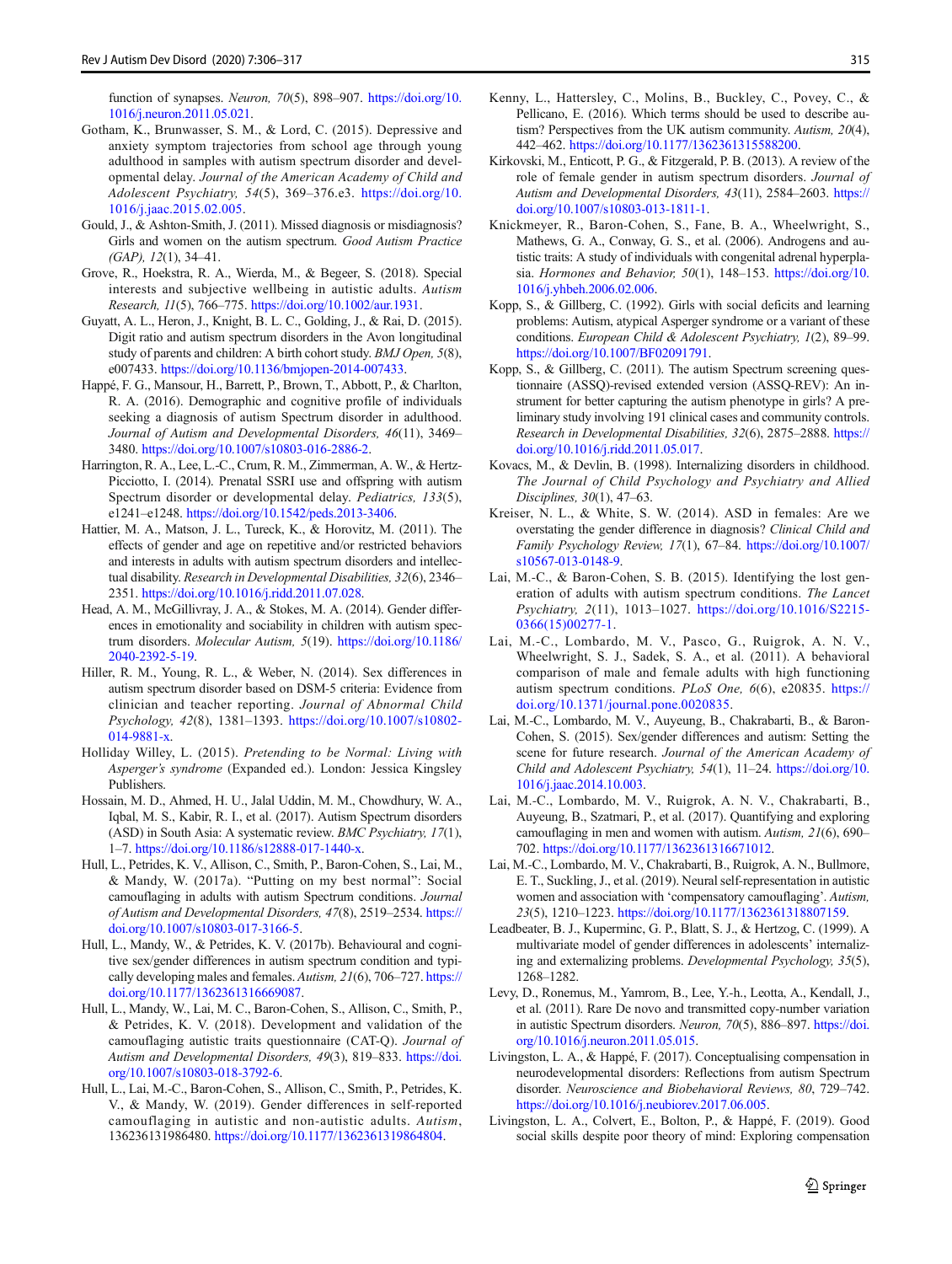- <span id="page-10-0"></span>Loomes, R., Hull, L., & Mandy, W. P. L. (2017). What is the male-tofemale ratio in autism Spectrum disorder? A systematic review and meta-analysis. Journal of the American Academy of Child & Adolescent Psychiatry, 56(6), 466–474. [https://doi.org/10.1016/j.](https://doi.org/10.1016/j.jaac.2017.03.013) [jaac.2017.03.013](https://doi.org/10.1016/j.jaac.2017.03.013).
- Loth, E., Spooren, W., Ham, L. M., Isaac, M. B., Auriche-Benichou, C., Banaschewski, T., et al. (2015). Identification and validation of biomarkers for autism spectrum disorders. Nature Reviews Drug Discovery, 15(1), 70–73. <https://doi.org/10.1038/nrd.2015.7>.
- Mandy, W., & Tchanturia, K. (2015). Do women with eating disorders who have social and flexibility difficulties really have autism? A case series. Molecular Autism, 6(1), 6. [https://doi.org/10.1186/](https://doi.org/10.1186/2040-2392-6-6) [2040-2392-6-6](https://doi.org/10.1186/2040-2392-6-6).
- Mandy, W., Chilvers, R., Chowdhury, U., Salter, G., Seigal, A., & Skuse, D. (2012). Sex differences in autism spectrum disorder: Evidence from a large sample of children and adolescents. Journal of Autism and Developmental Disorders, 42(7), 1304–1313. [https://doi.org/](https://doi.org/10.1007/s10803-011-1356-0) [10.1007/s10803-011-1356-0.](https://doi.org/10.1007/s10803-011-1356-0)
- Mandy, W., Pellicano, L., St Pourcain, B., Skuse, D., & Heron, J. (2018). The development of autistic social traits across childhood and adolescence in males and females. Journal of Child Psychology and Psychiatry, 59(11), 1143–1151. <https://doi.org/10.1111/jcpp.12913>.
- Mattila, M.-L., Kielinen, M., Linna, S.-L., Jussila, K., Ebeling, H., Bloigu, R., et al. (2011). Autism Spectrum disorders according to DSM-IV-TR and comparison with DSM-5 draft criteria: An epidemiological study. Journal of the American Academy of Child & Adolescent Psychiatry, 50(6), 583-592.e11. [https://doi.org/10.](https://doi.org/10.1016/j.jaac.2011.04.001) [1016/j.jaac.2011.04.001.](https://doi.org/10.1016/j.jaac.2011.04.001)
- May, T., Cornish, K., & Rinehart, N. J. (2012). Gender profiles of behavioral attention in children with autism Spectrum disorder. Journal of Attention Disorders, 20(7), 627–635. [https://doi.org/10.1177/](https://doi.org/10.1177/1087054712455502) [1087054712455502](https://doi.org/10.1177/1087054712455502).
- McFayden, T. C., Albright, J., Muskett, A. E., & Scarpa, A. (2018). Brief report: Sex differences in ASD diagnosis—A brief report on restricted interests and repetitive behaviors. Journal of Autism and Developmental Disorders, 49(4), 1693–1699. [https://doi.org/10.](https://doi.org/10.1007/s10803-018-3838-9) [1007/s10803-018-3838-9.](https://doi.org/10.1007/s10803-018-3838-9)
- Milner, V., McIntosh, H., Colvert, E., & Happé, F. (2019). A qualitative exploration of the female experience of autism Spectrum disorder (ASD). Journal of Autism and Developmental Disorders,  $0(0)$ , 1– 14. <https://doi.org/10.1007/s10803-019-03906-4>.
- Mpaka, D. M., Okitundu, D. L. E. A., Ndjukendi, A. O., N'situ, A. M., Kinsala, S. Y., Mukau, J. E., et al. (2016). Prevalence and comorbidities of autism among children referred to the outpatient clinics for neurodevelopmental disorders. The Pan African Medical Journal, 25, 82. [https://doi.org/10.11604/pamj.2016.25.82.4151.](https://doi.org/10.11604/pamj.2016.25.82.4151)
- Murphy, C., Wilson, C. E., Robertson, D. M., Ecker, C., Daly, E. M., Hammond, N., et al. (2016). Autism spectrum disorder in adults: Diagnosis, management, and health services development. Neuropsychiatric Disease and Treatment, 12, 1669–1686. [https://](https://doi.org/10.2147/NDT.S65455) [doi.org/10.2147/NDT.S65455](https://doi.org/10.2147/NDT.S65455).
- Nowell, S. W., Jones, D. R., & Harrop, C. (2019). Circumscribed interests in autism: Are there sex differences? Advances in Autism, AIA-09- 2018-0032. [https://doi.org/10.1108/AIA-09-2018-0032.](https://doi.org/10.1108/AIA-09-2018-0032)
- Ormond, S., Brownlow, C., Garnett, M. S., Rynkiewicz, A., & Attwood, T. (2018). Profiling autism symptomatology: An exploration of the Q-ASC parental report scale in capturing sex differences in autism. Journal of Autism and Developmental Disorders, 48(2), 389–403. [https://doi.org/10.1007/s10803-017-3324-9.](https://doi.org/10.1007/s10803-017-3324-9)
- Oswald, T. M., Winter-Messiers, M. A., Gibson, B., Schmidt, A. M., Herr, C. M., & Solomon, M. (2016). Sex differences in internalizing problems during adolescence in autism Spectrum disorder. Journal of Autism and Developmental Disorders, 46(2), 624–636. [https://](https://doi.org/10.1007/s10803-015-2608-1) [doi.org/10.1007/s10803-015-2608-1](https://doi.org/10.1007/s10803-015-2608-1).
- Ozonoff, S., Young, G., Carter, A., Messinger, D., Yirmiya, N., Zwaigenbaum, L., et al. (2011). Recurrence risk for autism spectrum disorders: A baby siblings research consortium study. Pediatrics, 128(3), 488–495. <https://doi.org/10.1542/peds.2010-2825>.
- Parish-Morris, J., Liberman, M. Y., Cieri, C., Herrington, J. D., Yerys, B. E., Bateman, L., et al. (2017). Linguistic camouflage in girls with autism spectrum disorder. Molecular Autism, 8(1), 48. [https://doi.](https://doi.org/10.1186/s13229-017-0164-6) [org/10.1186/s13229-017-0164-6.](https://doi.org/10.1186/s13229-017-0164-6)
- Randall, M., Sciberras, E., Brignell, A., Ihsen, E., Efron, D., Dissanayake, C., & Williams, K. (2016). Autism spectrum disorder: Presentation and prevalence in a nationally representative Australian sample. Australian and New Zealand Journal of Psychiatry, 50(3), 243– 253. [https://doi.org/10.1177/0004867415595287.](https://doi.org/10.1177/0004867415595287)
- Ratto, A. B., Kenworthy, L., Yerys, B. E., Bascom, J., Trubanova, A., White, S. W., et al. (2018). What about the girls ? Sex-based differences in autistic traits and adaptive skills. Journal of Autism and Developmental Disorders, 48(5), 1698–1711. [https://doi.org/10.](https://doi.org/10.1007/s10803-017-3413-9) [1007/s10803-017-3413-9.](https://doi.org/10.1007/s10803-017-3413-9)
- Rivet, T. T., & Matson, J. L. (2011). Review of gender differences in core symptomatology in autism spectrum disorders. Research in Autism Spectrum Disorders, 23(3), 957–976. [https://doi.org/10.1007/](https://doi.org/10.1007/s10882-011-9235-3) [s10882-011-9235-3.](https://doi.org/10.1007/s10882-011-9235-3)
- Robinson, E. B., Lichtenstein, P., Anckarsäter, H., Happé, F., & Ronald, A. (2013). Examining and interpreting the female protective effect against autistic behavior. Proceedings of the National Academy of Sciences of the United States of America, 110(13), 5258-5262. [https://doi.org/10.1073/pnas.1211070110.](https://doi.org/10.1073/pnas.1211070110)
- Russell, G., Steer, C., & Golding, J. (2011). Social and demographic factors that influence the diagnosis of autistic spectrum disorders. Social Psychiatry and Psychiatric Epidemiology, 46(12), 1283– 1293. <https://doi.org/10.1007/s00127-010-0294-z>.
- Russell, G., Rodgers, L. R., Ukoumunne, O. C., & Ford, T. (2014). Prevalence of parent-reported ASD and ADHD in the UK: Findings from the millennium cohort study. Journal of Autism and Developmental Disorders, 44(1), 31–40. [https://doi.org/10.1007/](https://doi.org/10.1007/s10803-013-1849-0) [s10803-013-1849-0.](https://doi.org/10.1007/s10803-013-1849-0)
- Rutherford, M., McKenzie, K., Johnson, T., Catchpole, C., O'Hare, A., McClure, I., et al. (2016). Gender ratio in a clinical population sample, age of diagnosis and duration of assessment in children and adults with autism spectrum disorder. Autism : The International Journal of Research and Practice, 1362361315617879. [https://doi.](https://doi.org/10.1177/1362361315617879) [org/10.1177/1362361315617879](https://doi.org/10.1177/1362361315617879).
- Rynkiewicz, A., Schuller, B., Marchi, E., Piana, S., Camurri, A., Lassalle, A., & Baron-Cohen, S. (2016). An investigation of the 'female camouflage effect' in autism using a computerized ADOS-2 and a test of sex/gender differences. Molecular Autism, 7(10), 1. [https://doi.org/](https://doi.org/10.1186/s13229-016-0073-0) [10.1186/s13229-016-0073-0.](https://doi.org/10.1186/s13229-016-0073-0)
- Saemundsen, E., Magnússon, P., Georgsdóttir, I., Egilsson, E., & Rafnsson, V. (2013). Prevalence of autism spectrum disorders in an Icelandic birth cohort. BMJ Open, 3(6), 1–7. [https://doi.org/10.](https://doi.org/10.1136/bmjopen-2013-002748) [1136/bmjopen-2013-002748.](https://doi.org/10.1136/bmjopen-2013-002748)
- Schwarz, E., Guest, P. C., Rahmoune, H., Wang, L., Levin, Y., Ingudomnukul, E., et al. (2011). Sex-specific serum biomarker patterns in adults with Asperger's syndrome. Molecular Psychiatry, 16, 1213–1220. <https://doi.org/10.1038/mp.2010.102>.
- Sedgewick, F., Hill, V., & Pellicano, E. (2019). 'It's different for girls': Gender differences in the friendships and conflict of autistic and neurotypical adolescents. Autism, 23(5), 1119–1132. [https://doi.](https://doi.org/10.1177/1362361318794930) [org/10.1177/1362361318794930](https://doi.org/10.1177/1362361318794930).
- Shattuck, P. T., Durkin, M., Maenner, M., Newschaffer, C., Mandell, D. S., Wiggins, L., et al. (2009). Timing of identification among children with an autism spectrum disorder: Findings from a populationbased surveillance study. Journal of the American Academy of Child and Adolescent Psychiatry, 48(5), 474–483. [https://doi.org/10.1097/](https://doi.org/10.1097/CHI.0b013e31819b3848) [CHI.0b013e31819b3848.](https://doi.org/10.1097/CHI.0b013e31819b3848)